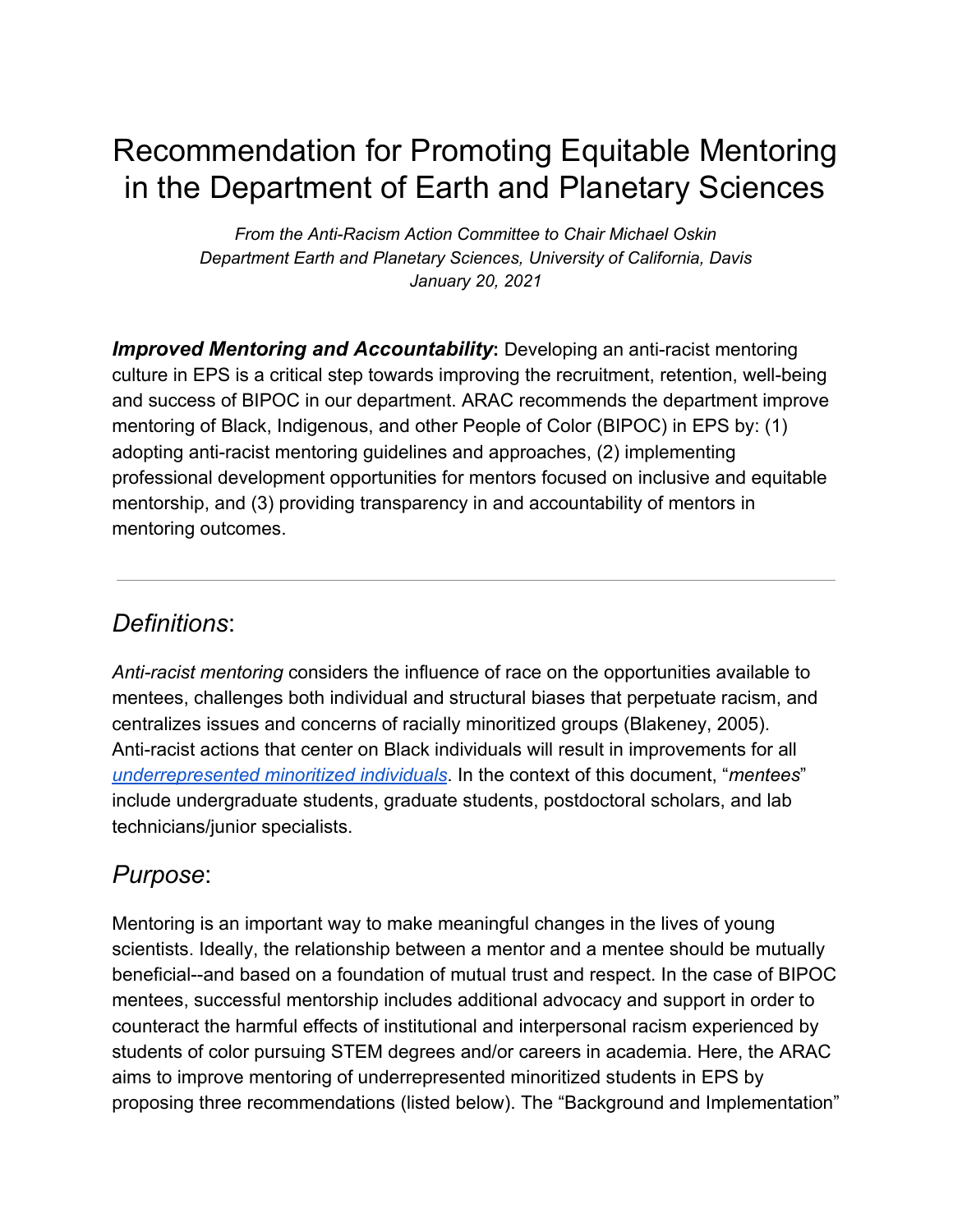section contains context and suggestions for carrying out each recommendation. The outcomes will make mentoring more equitable for all mentees and improve collaborations, professional relationships, and trust among EPS members as a whole.

(1) Anti-racist mentoring approaches

a) Adopt EPS-specific mentoring guidelines, based around existing best-practice guide(s)

b) Facilitate BIPOC network-building within EPS and on campus to provide meaningful representation and camaraderie for EPS mentees

c) Prioritize the recruitment of BIPOC faculty and staff to increase the diversity of mentors within EPS

(2) Professional development opportunities focused on equitable mentorship

a) Create discussion spaces for faculty mentors by holding regular (quarterly) meetings where faculty read resources on equitable mentoring, discuss those readings, and share ideas.

b) Host skill-building opportunities and workshops for mentors on biases, microaggressions, and racially biased outcomes for typical mentoring behaviors. Include at least one interactive opportunity per year.

(3) Transparency and accountability of mentors

a) Provide prospective mentees with basic information on prospective mentors' prior mentoring experience.

b) Collect data on mentoring outcomes from mentees within EPS that can be used to improve mentoring and provide prospective mentees more robust information on mentoring in the future.

Timeline for Progress:

The ARAC recommends that these changes be implemented by Fall 2021. A detailed timeline is provided in the implementation sections below.

### *Audience*:

These changes are the responsibility of the faculty who serve as mentors and the Earth and Planetary Sciences (formerly Geology) Graduate Program. All mentees, particularly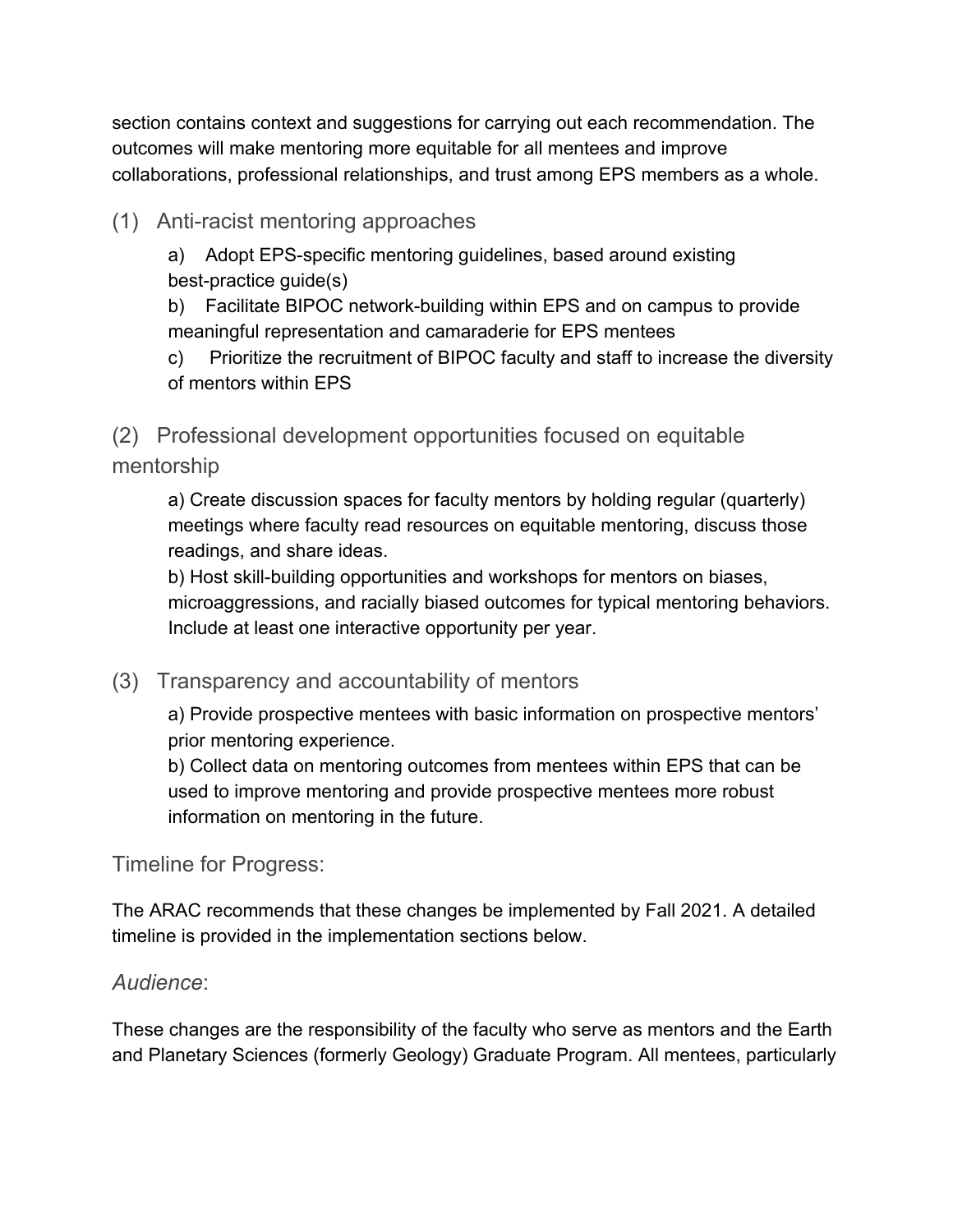BIPOC mentees, will benefit from the proposed changes. Time is the largest resource required for implementing and maintaining the proposed changes.

# *Background and Implementation*:

### **(1) Anti-racist mentoring approaches**

Discrimination against and marginalization of BIPOC are rampant in academia and in STEM in particular (Chaudhary and Berhe, 2020). BIPOC students and postdocs experience harmful policies, comments, and actions in academic circles that are often "unintentional", with many arising from "weak policies that unintentionally harm BIPOC [Gorski and Erakat, 2019] or contribute to an erosion of trust among people of different racial or ethnic backgrounds" (Chaudhary and Berhe, 2020). One important step toward reducing this harm is to develop anti-racist guidelines for mentoring, which can help circumvent many inequities that emerge from "unintentional" racism. Many microaggressions, problematic actions, and inequitable situations can be prevented or more quickly identified and addressed if anti-racist mentoring guidelines are in place.

An anti-racist approach to mentoring must also include a commitment to increasing representation and/or access to BIPOC mentors (Patton, 2016). In a 2012 study of 304 Black men with college degrees in the US, the vast majority of study participants shared that they were "the only Black male student in all [of their] classes and [they had] never taken a college course from a Black professor" (Harper and Davis, 2012). At the grade school level, there is a strong link between the presence of Black teachers and the presence of educational opportunities for Black students (see review in Stewart et al., 1989). Price et al. (2010) found that Black students are more likely to persist in a STEM major if they take a STEM course taught by a Black instructor, and Fairlie et al. (2014) find that underrepresented students are more likely to enroll in a course *and* have higher grades when the instructor is also from an underrepresented minority group. The success of BIPOC students is connected to their representation at the staff and faculty levels for numerous reasons, including:

1. BIPOC staff and faculty members serve as role models for students, providing mentorship and guidance (see review in Stewart et al., 1989).

2. BIPOC staff and faculty provide more supportive feedback to BIPOC students than White staff and faculty (see review in Stewart et al., 1989).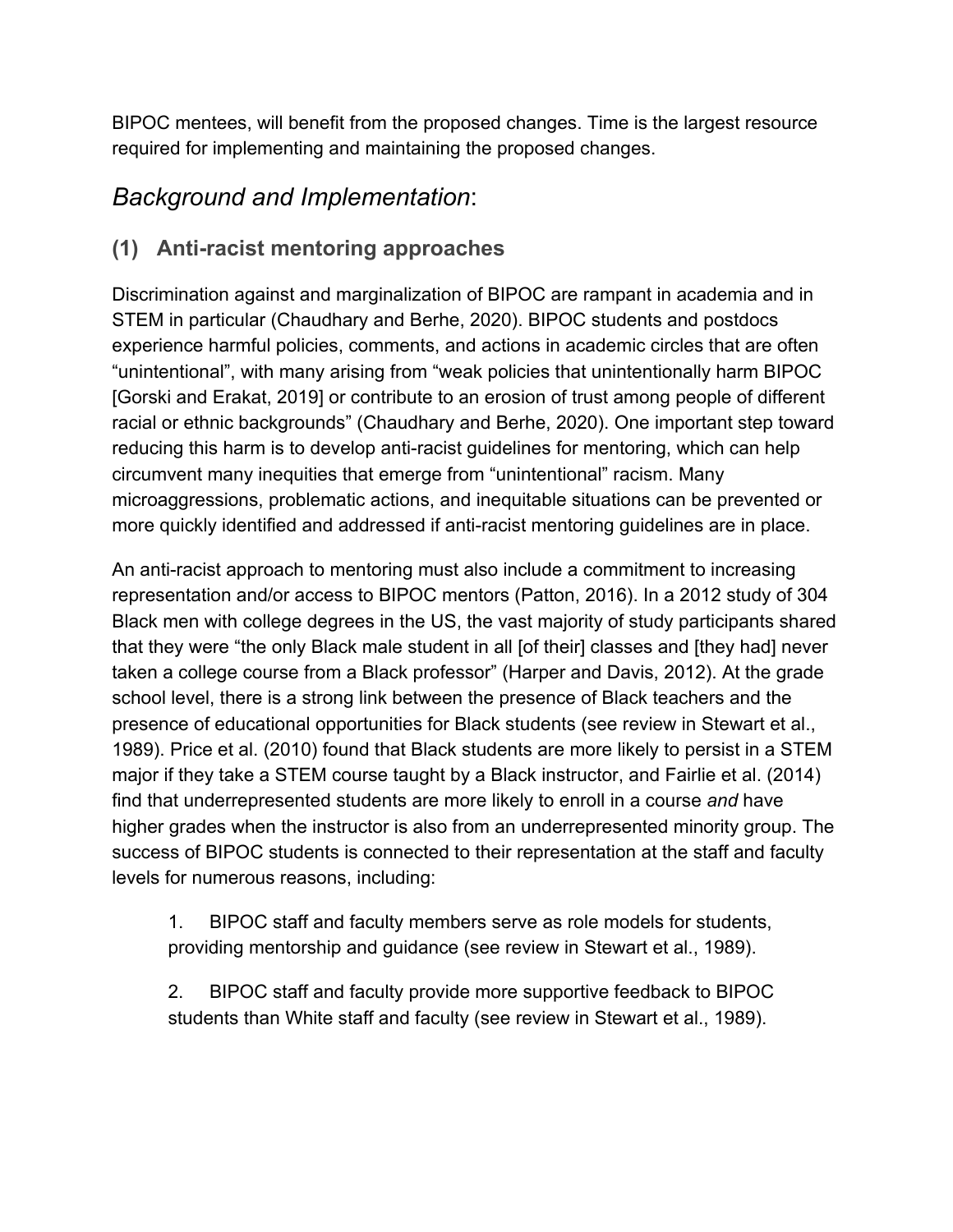3. Having visibly diverse (i.e. Black-presenting, brown-presenting, non-White) faculty reduces implicit biases regarding the ability, inferiority, or incompetence of Black and brown people within that community (Vuletich and Payne, 2019).

4. BIPOC students often feel discomfort in their relationships with White faculty (Patton, 2016; Negroni-Rodríguez et al., 2006).

The discomfort BIPOC mentees feel with White mentors is revealed in numerous ethnographic studies, which show that they often experience an inability to have meaningful, personal, or genuine relationships with their White mentors. For example, interviews of Black women in graduate school reveal that White mentors are often seen as "gatekeepers", "not trustworthy", and "unwilling to understand [their mentee's] perspectives as African American women" (Patton, 2016). Similarly, Latinx mentees report lower trust of non-Latinx mentors than they do of Latinx mentors (Negroni-Rodríguez et al., 2006). Having White mentors that value diversity is helpful and necessary, and well-intentioned and knowledgeable White mentors can provide support and guidance to Black and Lantinx mentees. However, having mentors that truly represent and identify with BIPOC mentees greatly enhances their persistence and success (Price et al., 2010; Fairlie et al., 2014).

#### Implementation Details:

Developing and adopting **EPS-specific anti-racist mentoring guidelines** will provide a framework for anti-racist and equitable mentoring in our department as well as serve as a baseline for the way in which mentees are treated. Guidelines should be sufficiently flexible to allow different styles of mentoring that fit the diversity of mentor and mentee personalities and needs. However, they also must set standards for acceptable mentoring conduct to protect mentees from inappropriate behavior. These standards should include a specific focus on reducing racial biases, preventing microaggressions, and promoting inclusivity. Adopting and making public anti-racist mentoring guidelines will also document the department's commitment to anti-racism, promoting diversity and inclusivity within our community.

Similarly, EPS must be committed to **increasing access to BIPOC, particularly Black mentors**, both by hiring BIPOC faculty members in the department and through creating networks of BIPOC mentors across campus and in professional organizations. The following are specific recommendations for implementation:

a) Adopt EPS-specific mentoring guidelines, based around existing best-practice guide(s) such as [Mentoring BIPOC in a University Setting](https://docs.google.com/document/d/1AMMjEBjdEoZDy_snfgavMPfRnr7RCApxcRL1Bzkelnc/edit?usp=sharing) or [Ten](https://ecoevorxiv.org/4a9p8/)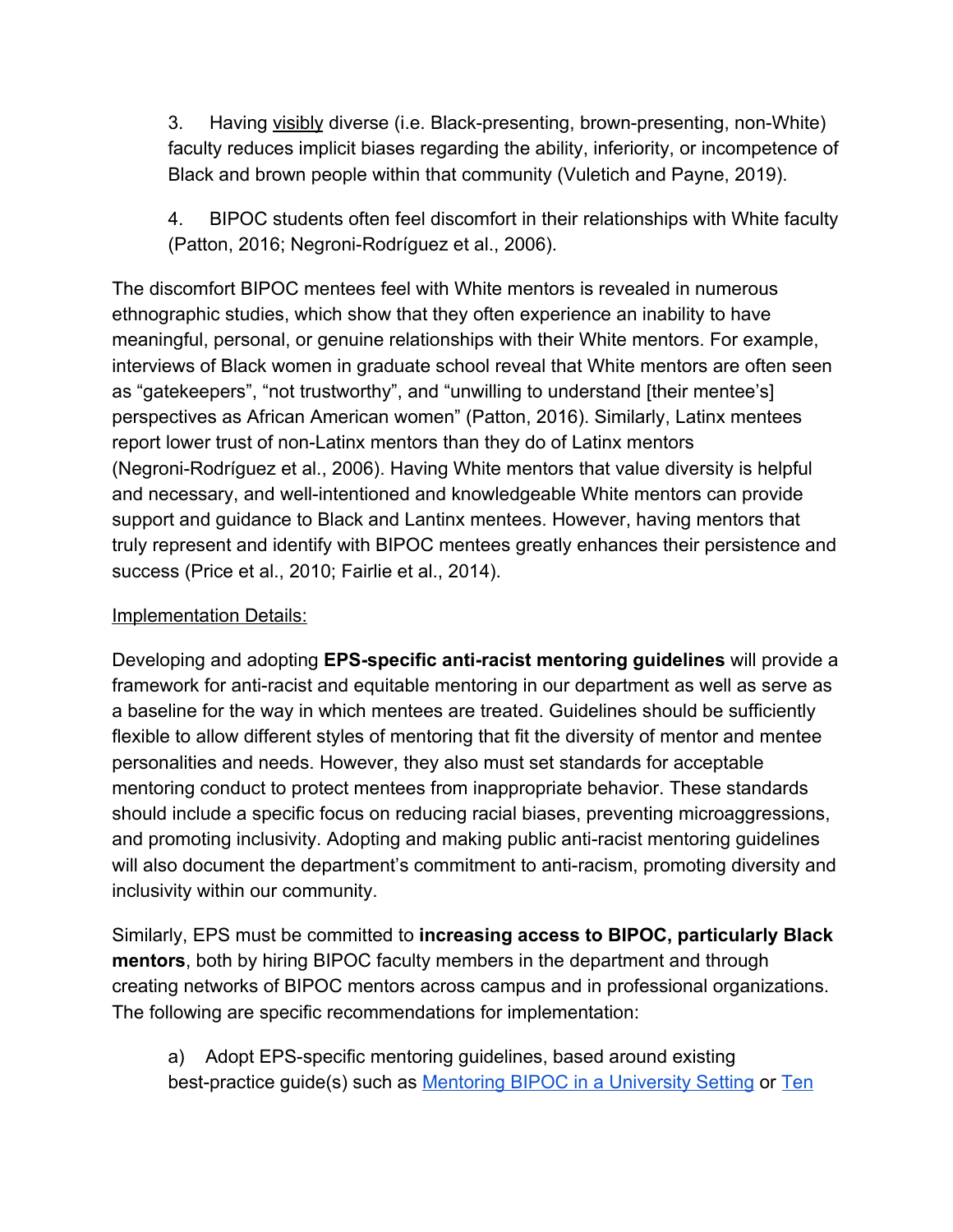[Simple Rules for Building an Anti-Racist Lab.](https://ecoevorxiv.org/4a9p8/) Place these resources prominently on the EPS website for department members and community members to reference. Review and evaluate the EPS-specific mentoring guidelines once a year. The review and evaluation should be done by a committee that includes representation from the EPS (Geology) Graduate Program advisors, at least one additional faculty member, undergraduate student, graduate student, postdoc, and junior specialist or lab technician.

b) Facilitate BIPOC network-building within EPS and on campus to provide meaningful representation and camaraderie for EPS BIPOC mentees. Access to a diverse network - within or outside of a department - is an important source of support for BIPOC students (AIP, 2020). Staff, faculty, and students of all levels should collaborate to generate a network of mentors outside of EPS that represents broader racial diversity. In addition, BIPOC-focused resources provided by professional organizations should be included. The network should consist of a list of potential mentors, their positions and expertise, and their contact information. On campus, these mentors should include BIPOC staff scientists, professors, post-docs, technicians, administrators, etc. in other departments and offices across campus. Mentors from other universities and organizations should also be included where appropriate. All potential mentors should be asked permission before being added to the network of mentors. This network should be advertised to BIPOC members of EPS, and should be consulted when mentees would benefit from a BIPOC mentor or confidant.

c) Prioritize the recruitment of BIPOC faculty and staff to increase the diversity of mentors within EPS using the best practices for promoting equity in hiring as outlined in the Strength Through Equity and Diversity ([STEAD](https://academicaffairs.ucdavis.edu/stead)) program. Also pursue hiring BIPOC faculty through special hiring programs like Targets of Excellence and the Presidential Postdoctoral Fellowship Program. Increasing the number of BIPOC faculty, particularly Black faculty, is essential for promoting the wellbeing of BIPOC mentees because research demonstrates the powerful connection between representation and success of underrepresented students (e.g. Patton, 2016).

### **(2) Professional development opportunities focused on equitable mentoring**

Quality mentoring requires effort, practice, and study (se[e](https://grad.ucdavis.edu/resources/mentoring/mentor-resources) [UCD Graduate Studies](https://grad.ucdavis.edu/resources/mentoring/mentor-resources) [Mentor Resources](https://grad.ucdavis.edu/resources/mentoring/mentor-resources)). As described above, BIPOC mentees benefit from specific mentoring practices that are not necessarily learned by mentors whose experience is in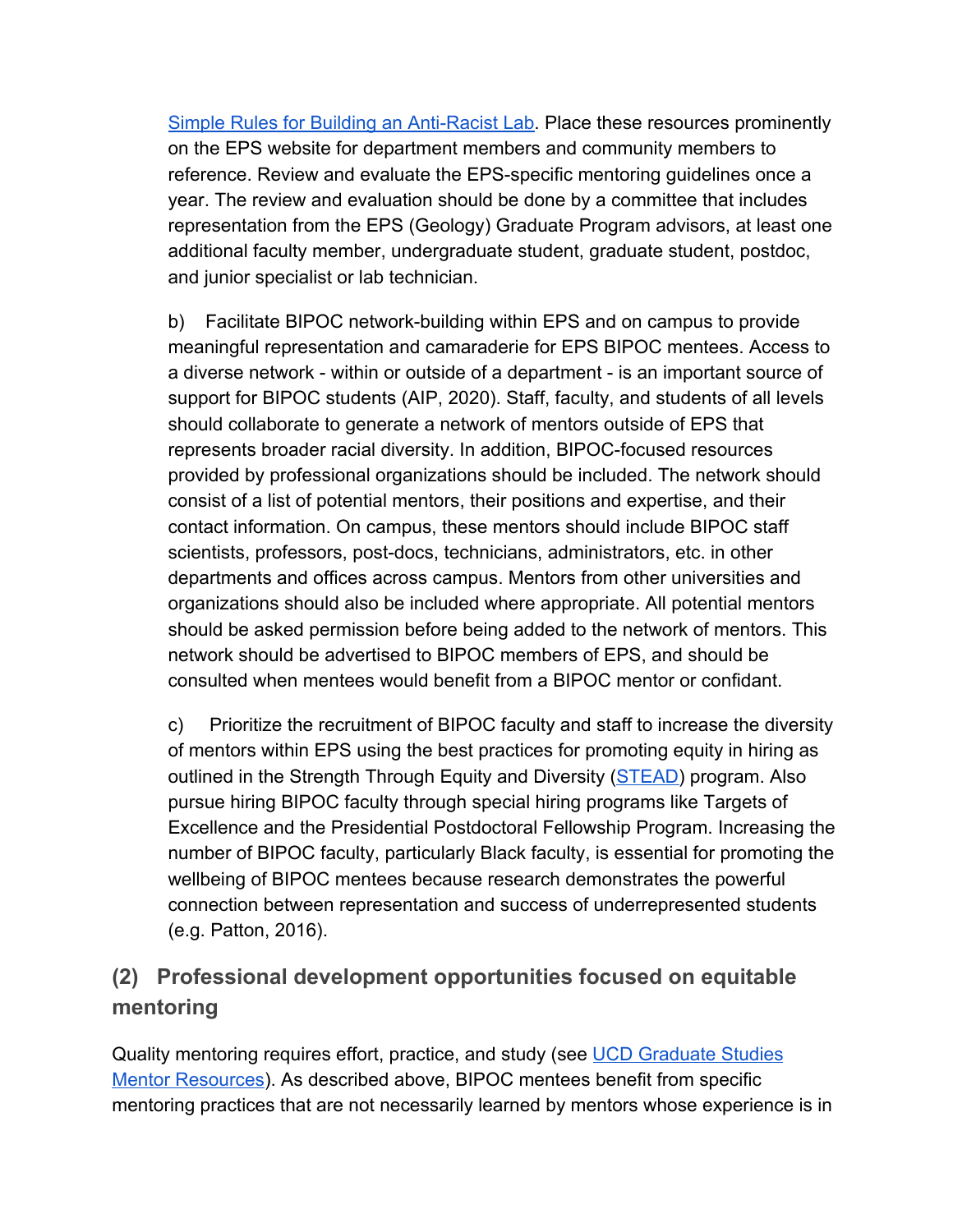predominantly White communities, and results from mentoring programs for BIPOC graduate students and postdocs demonstrate the value of applying best practices (e.g., Louie and Wilson-Ahlstrom, 2018). Specifically, quality mentoring is promoted by commitments and sustained efforts from each mentor, a supportive culture in the department, and institutional resources (Louie and Wilson-Ahlstrom, 2018).

#### **Implementation Details:**

To help develop individual mentor skills and foster a departmental culture conducive to high-quality mentoring for BIPOC mentees, EPS should provide mentor development opportunities on an ongoing basis to center anti-racist mentoring as a genuine value of this department. These opportunities should include workshops and discussion spaces focused on mentoring targeted to specific groups, e.g. spaces for faculty, spaces for staff, and spaces for graduate students and postdocs, whose perspectives and mentor-mentee relationships vary. In addition, they should include department-wide discussions, workshops, and trainings that promote the exchange of ideas across mentor-mentee hierarchies.

a) Create discussion spaces for faculty mentors by holding regular (quarterly) meetings where faculty read resources on equitable mentoring, discuss those readings, and share ideas. Example discussion topics: EPS-specific equitable mentoring quidelines, mentor mapping (Montgomery, 2017), the [mentor mirror](https://www.researchgate.net/profile/Renetta_Tull/publication/283517238_The_Mentor_Mirror/links/563d350908ae34e98c4ad938/The-Mentor-Mirror.pdf) activity (Garrison Tull, 2015), UC Davis' [Mentoring Toolkit](https://hr.ucdavis.edu/departments/learning-dev/toolkits/mentoring), th[e](https://link.springer.com/article/10.1007/s10461-016-1384-z/tables/1) [metrics for](https://link.springer.com/article/10.1007/s10461-016-1384-z/tables/1) [improving mentoring relationships](https://link.springer.com/article/10.1007/s10461-016-1384-z/tables/1) from Pfund et al. (2016), and DEI-themed readings from the social science literature. The Department Chair and/or Graduate Chair should be responsible for setting up mentoring discussion spaces as part of a required faculty meeting.

b) Host regular (quarterly) skill-building opportunities and workshops for other groups or all department members on biases, microaggressions, and racially biased outcomes for typical mentoring behaviors and department cultures. Include at least one interactive opportunity per year. Skill-building opportunities can be formal workshops offered by UC Davis offices, informal sessions featuring guest speakers with expertise in equitable mentoring, or recorded sessions followed by discussions. See potential guest speakers in the "Where to Start" section below.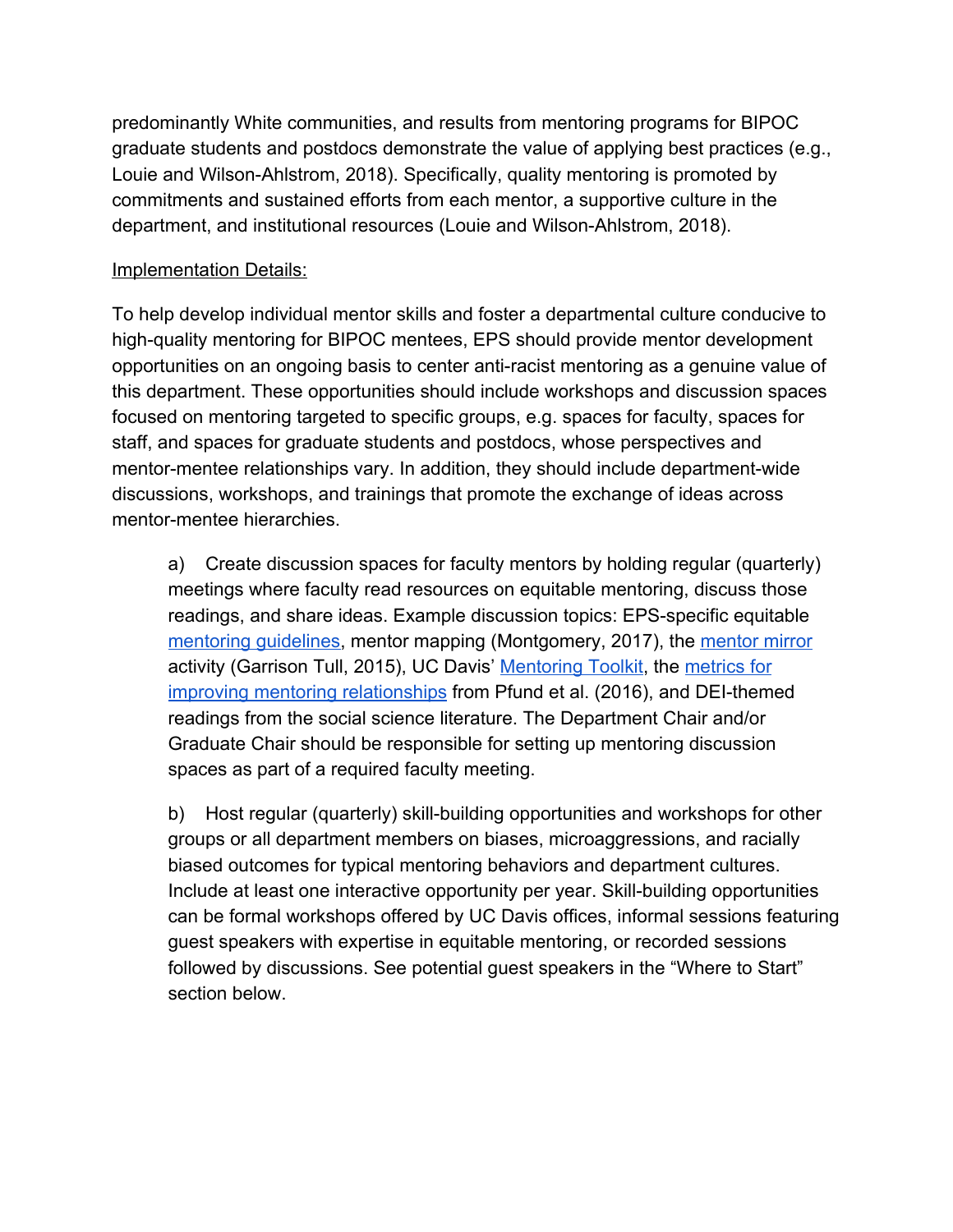### **(3) Transparency and accountability of mentors**

Mentors strongly influence mentees' experiences, particularly BIPOC mentees (Brunsma et al., 2017).Prospective mentees need to be able to make wise choices when entering into a mentoring relationship with a specific advisor. Thus, it is essential for prospective mentees to have access to accurate information and guidance on how to interpret it. Accurate information on the mentoring history of a potential advisor is particularly important for BIPOC mentees because of the additional challenges they face. Behavior that is harmful for BIPOC mentees includes behavior that is harmful for White mentees (e.g., bullying, neglect, etc.) *in addition to* racist, biased, prejudiced, or microaggressive behaviors (Louie and Wilson-Ahlstrom, 2018). BIPOC mentees must contend with all of the general difficulties of graduate school, postdoctoral or undergraduate work (e.g., long hours, complicated experiments, teaching responsibilities, family life, etc.) in addition to instances of racism. Racism and other issues that are common in academia include: experiencing microaggressions from professors, being mistaken for the janitor while in your office, not knowing any other BIPOC in your field personally, dedicating long hours to DEI work beyond your own academic obligations, and being accused of stealing as you are trying to ente[r](https://abc7news.com/danielle-fuentes-morgan-santa-clara-university-racial-profiling-news-carlos/6386980/) [your own](https://abc7news.com/danielle-fuentes-morgan-santa-clara-university-racial-profiling-news-carlos/6386980/) [home](https://abc7news.com/danielle-fuentes-morgan-santa-clara-university-racial-profiling-news-carlos/6386980/) or workplace (se[e](https://massivesci.com/notes/black-in-the-ivory-tower-academia-science-racism/) [Black in the Ivory](https://massivesci.com/notes/black-in-the-ivory-tower-academia-science-racism/) for examples; see Louie and Wilson-Ahlstrom, 2018 for the accumulated effects).

One way to minimize or prevent additional strain on BIPOC mentees is to provide them with the information required to choose a safe, supportive environment and mentor. Obtaining relevant information to make such a choice is difficult for prospective mentees. Documentation of good or poor mentorship is almost universally lacking, with word-of-mouth being the dominant source of information. "[Whisper networks](https://eos.org/opinions/senior-scientists-must-engage-in-the-fight-against-harassment)" about bad mentors only reach those within the network, leaving the least connected and most vulnerable prospective mentees with the least information to make an informed choice. Unfortunately, there appear to be very few studies on how admitted students choose graduate programs, let alone specific advisors, and we found no models for how to provide prospective students with relevant advising information.

In addition, there are currently few processes for collecting information useful for prospective mentees. Mentees pass through many "checkpoints" where they and their progress are evaluated by their advisors; these are structured into the academic process. In contrast, there are no structured opportunities for mentees to provide feedback to or evaluate their mentors. Establishing a process of feedback from mentees to mentors is critical to both having appropriate information to provide to prospective mentees and for improving the quality of mentorship for those who choose to join the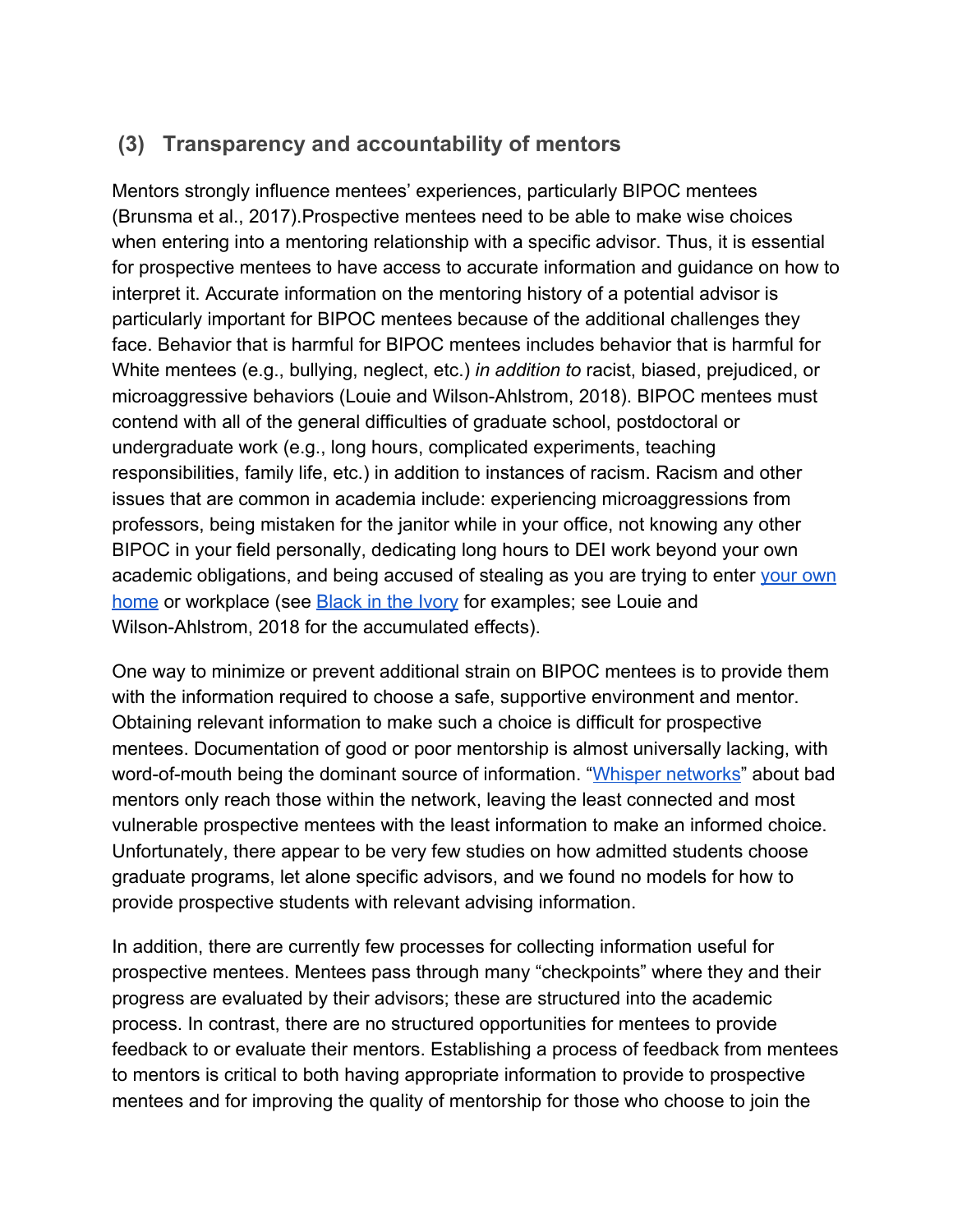EPS community. An appropriate feedback process can become a critical component of building mutually trustworthy, productive, and effective mentoring relationships within EPS.

#### Implementation Details:

To provide mentees with the information they need to make wise choices, the ARAC recommends a two-part solution: a) Provide prospective mentees with basic information on prospective mentors' prior mentoring experience; and b) Collect data on mentoring outcomes from mentees within EPS that can be used to improve mentoring and provide prospective mentees more robust information on mentoring in the future. In addition, EPS should foster a culture where all of those in positions of power (e.g. the Chair, Vice-Chairs, Faculty Advisors, relevant staff, etc.) are committed to listening respectfully, being transparent, and responding to feedback with appropriate actionable changes.

a) The ARAC recommends that EPS collect and provide statistics on mentoring to prospective and incoming mentees. Useful statistics include the number of students admitted vs. number of students graduated, time to degree, number of postdocs mentored, first or current job for graduated students and postdocs, mentoring training, etc. In addition, mentors can ask former mentees to be a reference for them to prospective mentees. This information can be provided as a spreadsheet posted on the EPS website. It should also be provided to prospective students and postdocs as well as in offers to employees such as junior specialists and laboratory personnel. The mentoring information should be updated yearly.

An example spreadsheet is shown below for graduate students. The final spreadsheet should include postdoctoral scholars, undergraduates, and junior specialists as well as other mentor relationships. Context for the final table will be provided to help prospective mentees interpret the information.

| <b>Faculty</b><br><b>Advisor</b><br><b>Name</b> | Years as<br><b>EPS</b><br><b>Faculty</b><br><b>Member</b> | Total # of<br>Graduate<br><b>Students</b><br><b>Advised</b><br>(MS, PhD) | Total # of<br>Graduate<br><b>Students</b><br>Graduated<br>(MS, PhD) | <b>Outcomes</b><br>for<br>previous<br>mentees                   | <b>Affiliations/</b><br><b>Activities</b><br>related to<br><b>Mentoring</b> | <b>Former Mentee References</b><br>Note: these contacts have agreed to<br>provide candid information, so<br>please feel free to reach out to them |
|-------------------------------------------------|-----------------------------------------------------------|--------------------------------------------------------------------------|---------------------------------------------------------------------|-----------------------------------------------------------------|-----------------------------------------------------------------------------|---------------------------------------------------------------------------------------------------------------------------------------------------|
| Dr. First<br>Example                            | 10                                                        | 5.3                                                                      | 3.2                                                                 | -Full-time<br>position at<br><b>USGS</b><br>-Chemist at<br>LLNL | AWG, African<br>American<br>Faculty & Staff<br>Association                  | gradstudent@ucdavis.edu (graduate<br>student)<br>undergradstudent2@ucdavis.edu<br>(undergraduate student)                                         |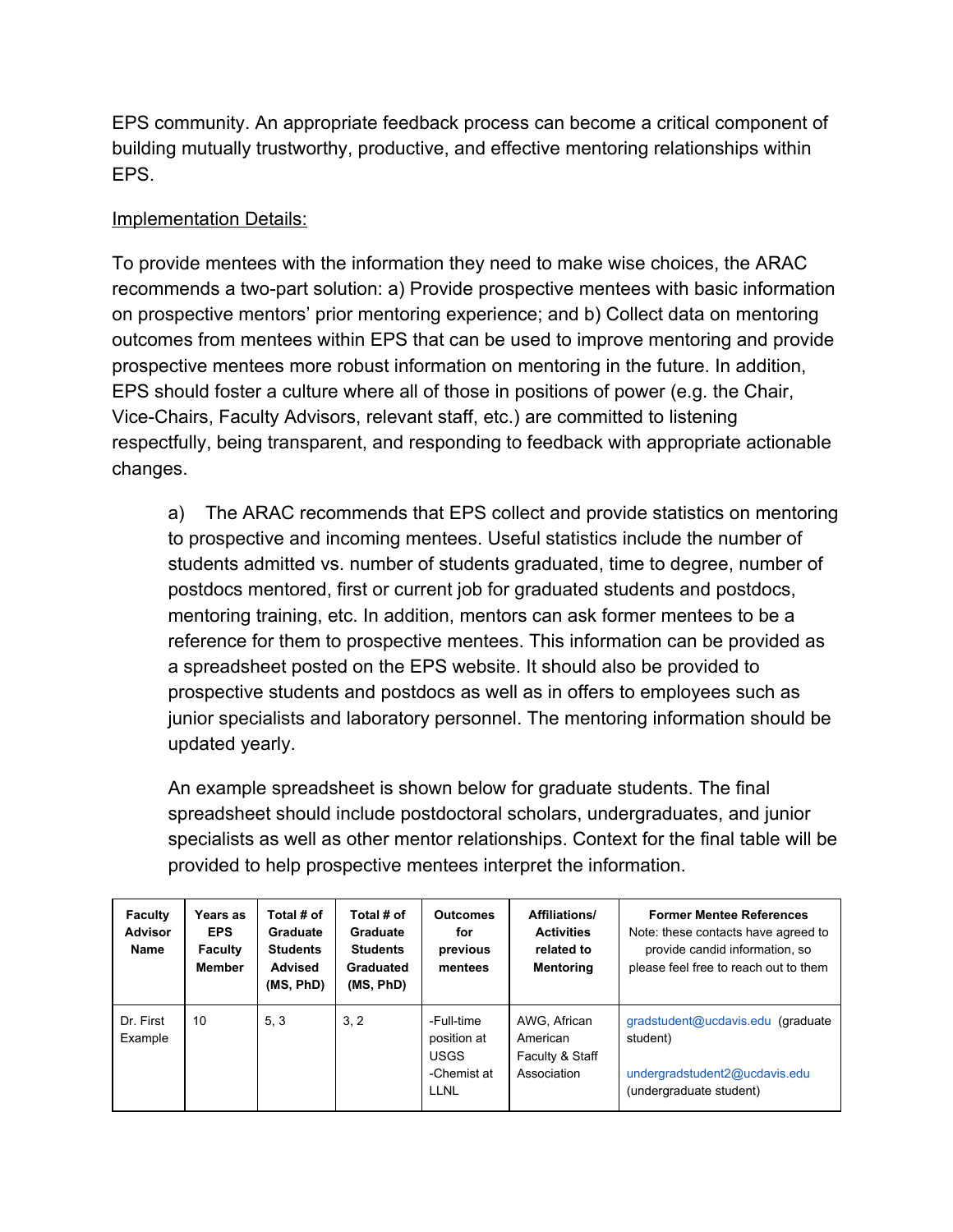| Dr.<br>Second<br>Example | $\mathbf 1$ | 0, 1 | 0 |                              | N/A (new<br>faculty)<br><b>UC Davis</b><br><b>UndocuAlly</b>                         | student@ucla.edu (graduate<br>student) |
|--------------------------|-------------|------|---|------------------------------|--------------------------------------------------------------------------------------|----------------------------------------|
| Dr. Third<br>Example     | 25          | 0, 7 | 3 | -Peace<br>Corps<br>volunteer | <b>GSA</b><br><b>UC Davis</b><br>Understanding<br>Diversity<br>Certificate<br>Series | student@gsa.edu (graduate student)     |

b) The ARAC recommends the EPS department provide structured opportunities for mentees to provide feedback about the mentoring they are receiving from both their main advisor and by EPS as a whole on an annual basis. These opportunities should include:

1) Yearly one-on-one meetings for:

- A graduate advisor and each graduate student
- The Chair and each postdoctoral scholar, junior specialist, and lab technician

These meetings should specifically obtain feedback on mentoring, guided by a rubric that helps evaluate the mentee's feelings of support, respect, trust, attention, equitability and inclusion, among other mentoring-relevant topics. The graduate advisors and Chair will retain confidential records of these meetings. The graduate advisor or Chair will discuss with the mentee what feedback to provide to the mentor and will provide that feedback as appropriate.

2) An annual call should be issued for undergraduates to discuss their mentee experiences with the Vice-Chair for Undergraduate Education. The Vice-Chair should meet with each undergraduate who wishes to, obtain feedback using a rubric as described above, and retain confidential records of these meetings.

3) A list of other faculty, neutral parties and ombuds people who will consult with mentees on issues that they do not wish to discuss with the graduate advisors or Chair. These other parties will be provided guidelines on how to bring issues to the attention of the graduate advisors or Chair as appropriate.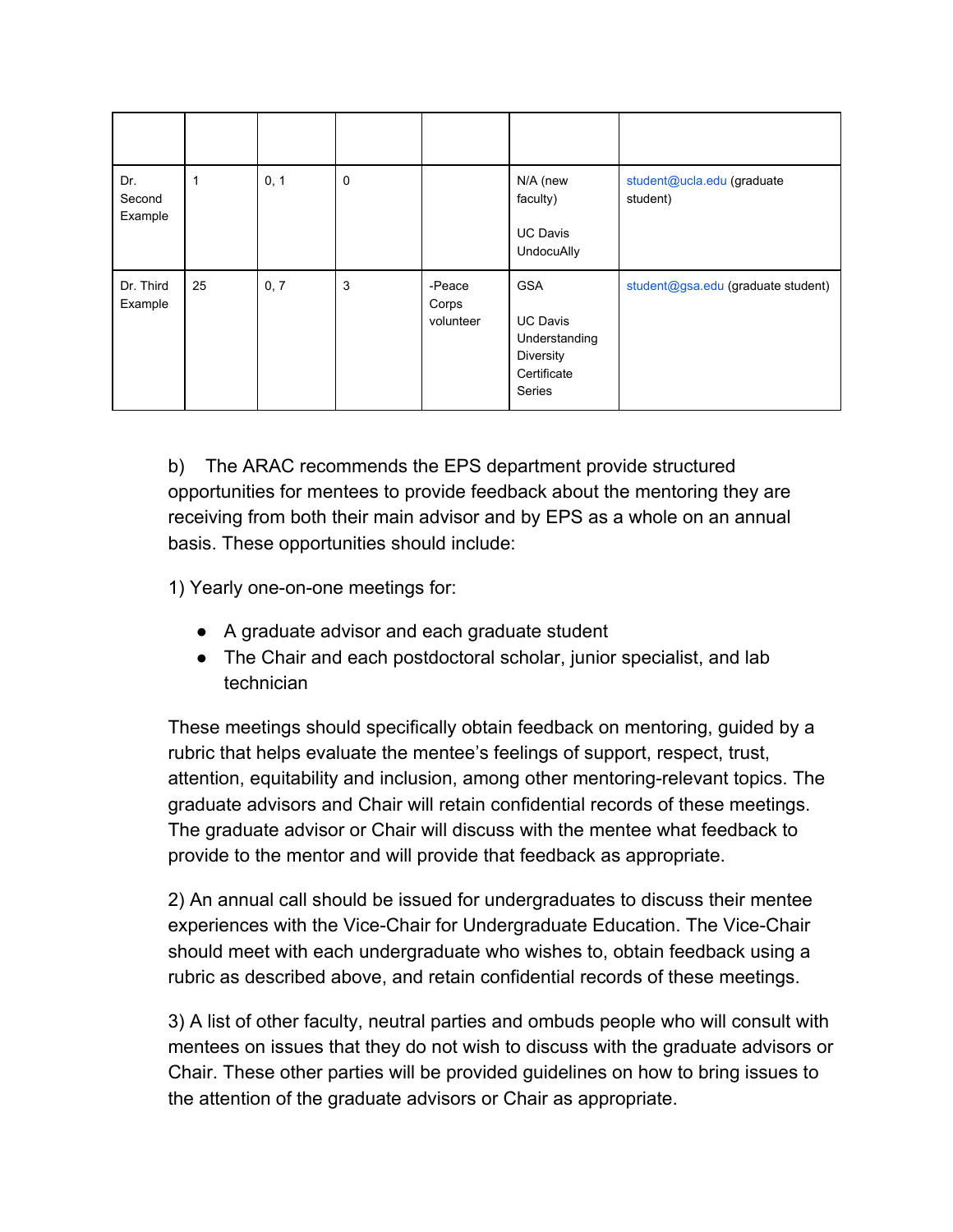4) An anonymous feedback process. This process can be used to highlight problems, but by its anonymous nature, will not likely provide reasonable resolutions to them.

5) Exit interviews or surveys should be given to all mentees leaving EPS. These data will be added to the confidential records of the annual one-on-one meetings.

### Implementation Timeline:

The following is the recommended timeline with the recognition that it is ambitious.

Winter Quarter 2021:

- Initiate discussions of anti-racism mentoring approaches and draft EPS-specific mentoring guidelines (1a, 1b).
- Integrate ideas on recruiting BIPOC faculty into position requests. (1c)
- Initiate professional development opportunities by holding the first discussion space meeting (2a), and host at least one skill-building opportunity or workshop for mentors (2b).

• Draft specific plans for processes that increase transparency in mentoring and accountability for mentoring outcomes (3a, 3b).

Spring Quarter 2021:

- Obtain feedback from mentees in the department on draft EPS-specific mentoring guidelines, plans to increase transparency in mentoring, and the mentoring quality feedback process. Integrate feedback into draft proposals.
- Develop the BIPOC mentor-mentee network
- Hold a discussion space meeting and a skill-building opportunity.

Fall Quarter 2021:

- Adopt and implement revised EPS-specific mentoring guidelines, transparency process, and accountability process.
- Deploy the BIPOC mentor-mentee network
- Hold a discussion space meeting and a skill-building opportunity.

Ongoing: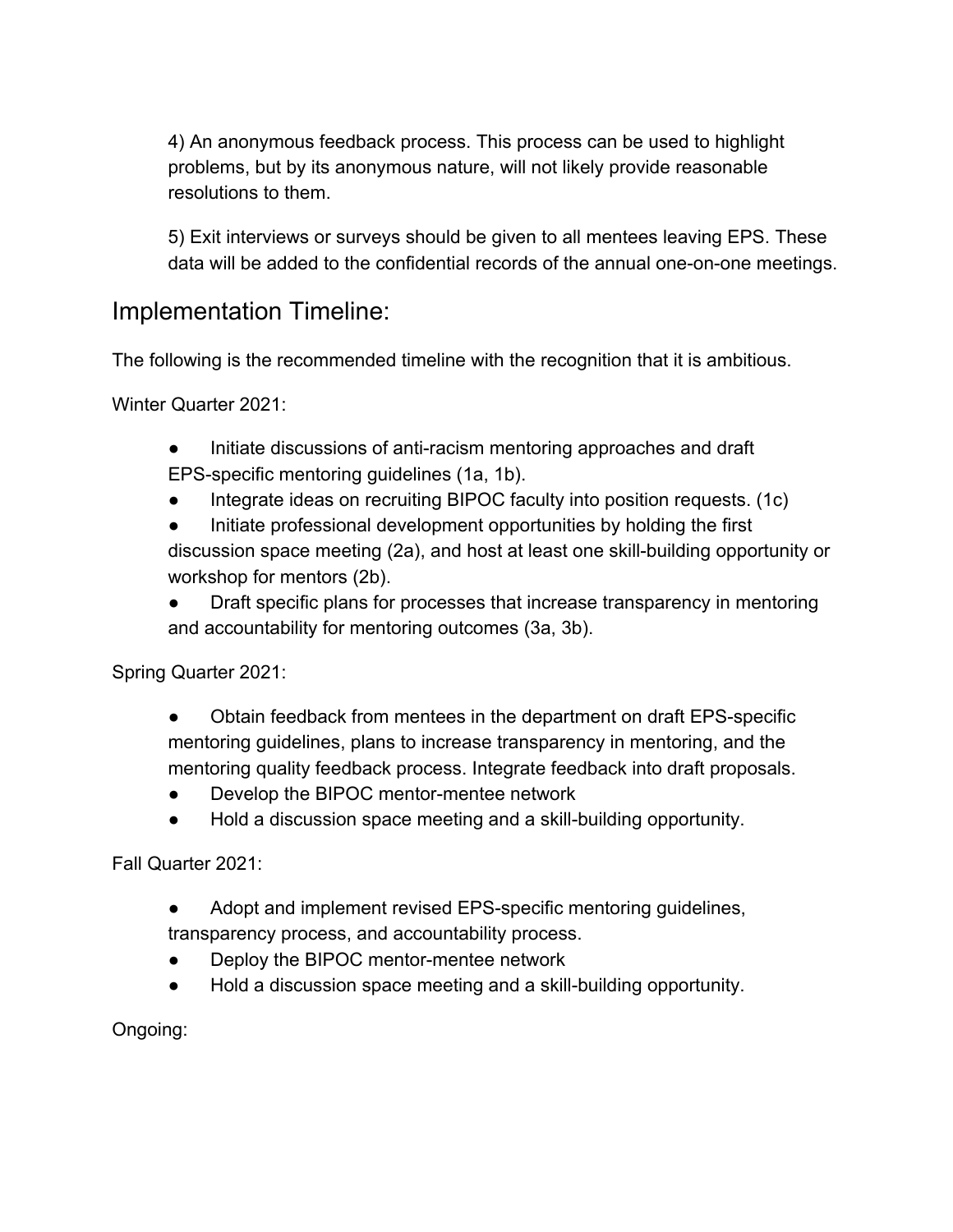- Hold a discussion space meeting and a skill-building opportunity each quarter
- Review and evaluate the EPS-specific mentoring guidelines, transparency process, and accountability process once each year.

### *Examples*:

Examples of BIPOC-focused mentoring programs are abundant. Some universities and departments at other institutions have elected to implement a formal, institution-wide mentoring program to ensure that graduate and/or undergraduate students of color receive meaningful, high-quality mentoring to promote their success in higher education (Brown et al., 1999). For instance, Ohio State University has a three-tiered system for Latino students called the LASER Mentoring Program. In this system, each undergraduate student has a graduate mentor of a similar ethnic background, who has a faculty mentor of the same ethnic background. This program aims to increase the pool of applicants of color and expand the "pipeline", while enriching and honoring the experiences of Latino students and faculty already in the academic "pipeline" (Aldama, 2014; Brown et al., 1999). Some departments have their own non-institutional mentoring programs that aim to "increase the number of graduate students of color in graduate and professional programs" (Brown et al., 1999).

Many universities and departments have implemented mentoring guidelines, and UCD's Graduate Studies is working on doing so as well (see mentoring guides, including one from UCD's Graduate Council at [https://grad.ucdavis.edu/resources/mentoring/mentor-resources\)](https://grad.ucdavis.edu/resources/mentoring/mentor-resources).

We are unaware of models for increasing the transparency and accountability of mentors, particularly for graduate students.

# *Evaluation*:

Evaluation of the effectiveness of mentoring changes will be part of a Department-wide evaluation of climate that is being developed to track the effectiveness of all anti-racism actions taken by the department. This climate evaluation is expected to be planned by summer 2021 and initiated in fall 2021.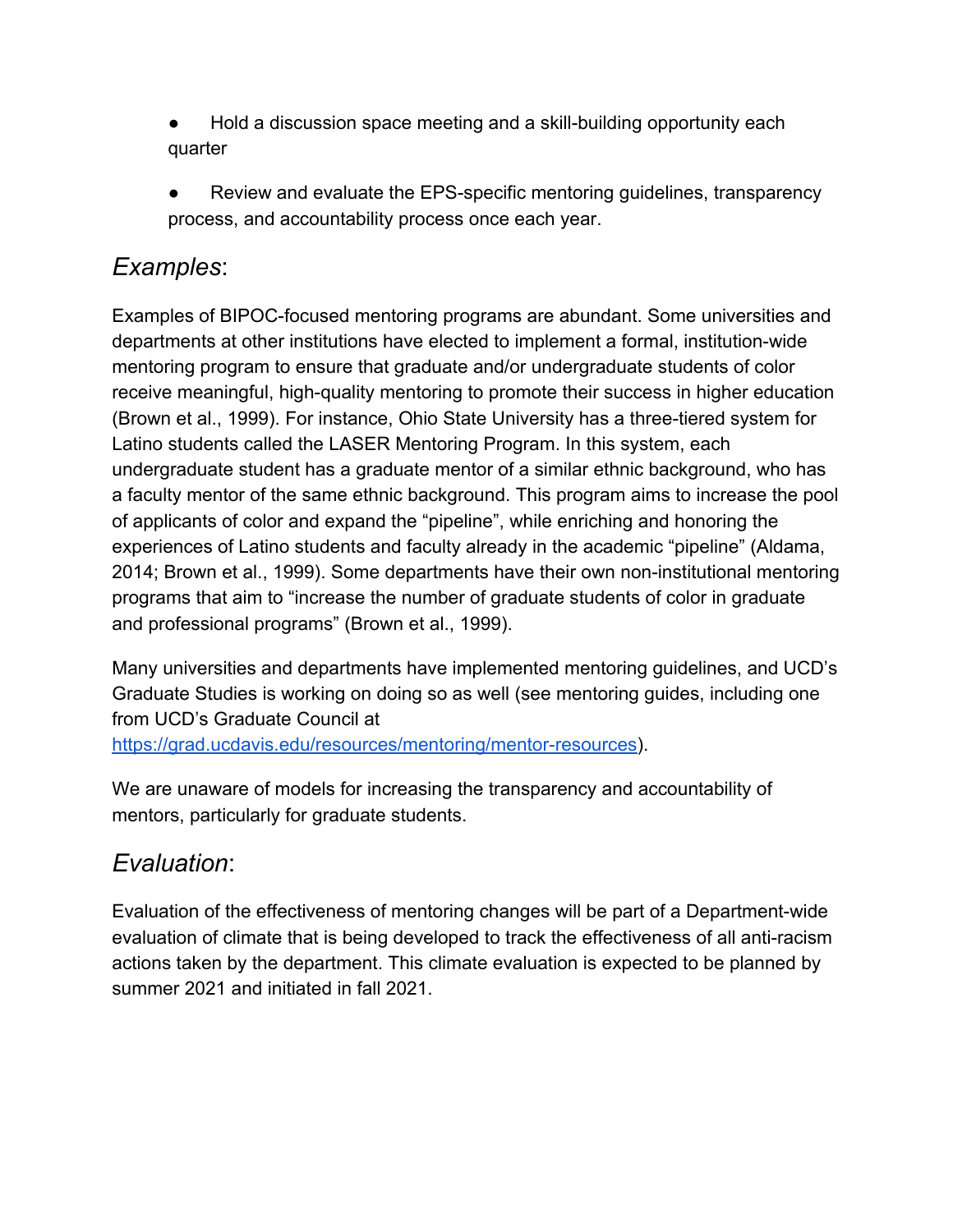### *Affordances and Limitations*:

The changes proposed here will benefit mentees of all levels (undergraduate students, current graduate students, prospective graduate students, postdoctoral scholars, junior specialists, and lab technicians) of all backgrounds, but students of color, including Black and Indigenous students, have the potential to benefit the most from these changes.

Time and dedication are the largest resources required. The proposed changes depend on the Department Chair, the Graduate/Undergraduate Program Coordinator, the Graduate Advisors, and the EPS faculty. Most tasks will be organizational in nature and other tasks will require drafting new documentation. We anticipate potential challenges or delays when consensus is required (i.e. agreeing on department-wide anti-racist mentoring guidelines or agreeing on a format for a mentor transparency document). Changes or suggestions that do not affect or diminish the outcome are welcome if they result in achieving consensus and the resultant acceptance of a helpful change.

If the proposed mentoring changes are made, we anticipate that "strength in mentoring" will become a genuine asset of EPS, just as we are known for our excellence in research. EPS will benefit by producing high-quality, well-supported diverse scientists who will be much more likely to persist in science and academia.

# Recommended Professional Development Opportunities:

Initial literature recommendations for faculty discussions: Brunsma et al. (2017), Gildersleeve et al. (2001), Carroll and Barnes (2015), Whittaker and Montgomery (2014), and Mondisa (2015).

Potential guest speakers from within UC Davis include Elizabeth Sturdy (Director of Advising and Mentoring), Dr. Natalia Caporale (Professor of Neurobiology and expert on equity and diversity in science education), and Dr. Devin Horton (Graduate Diversity Officer for STEM disciplines) for the 2020-2021 academic year.

### References

American Institute of Physics (2020). TEAM-UP report: Systemic changes to increase African Americans with bachelor's degrees in physics and astronomy. https://www.aip.org/sites/default/files/aipcorp/files/teamup-full-report.pdf Aldama, F. (2014). Latino & Latin American Space for Enrichment and Research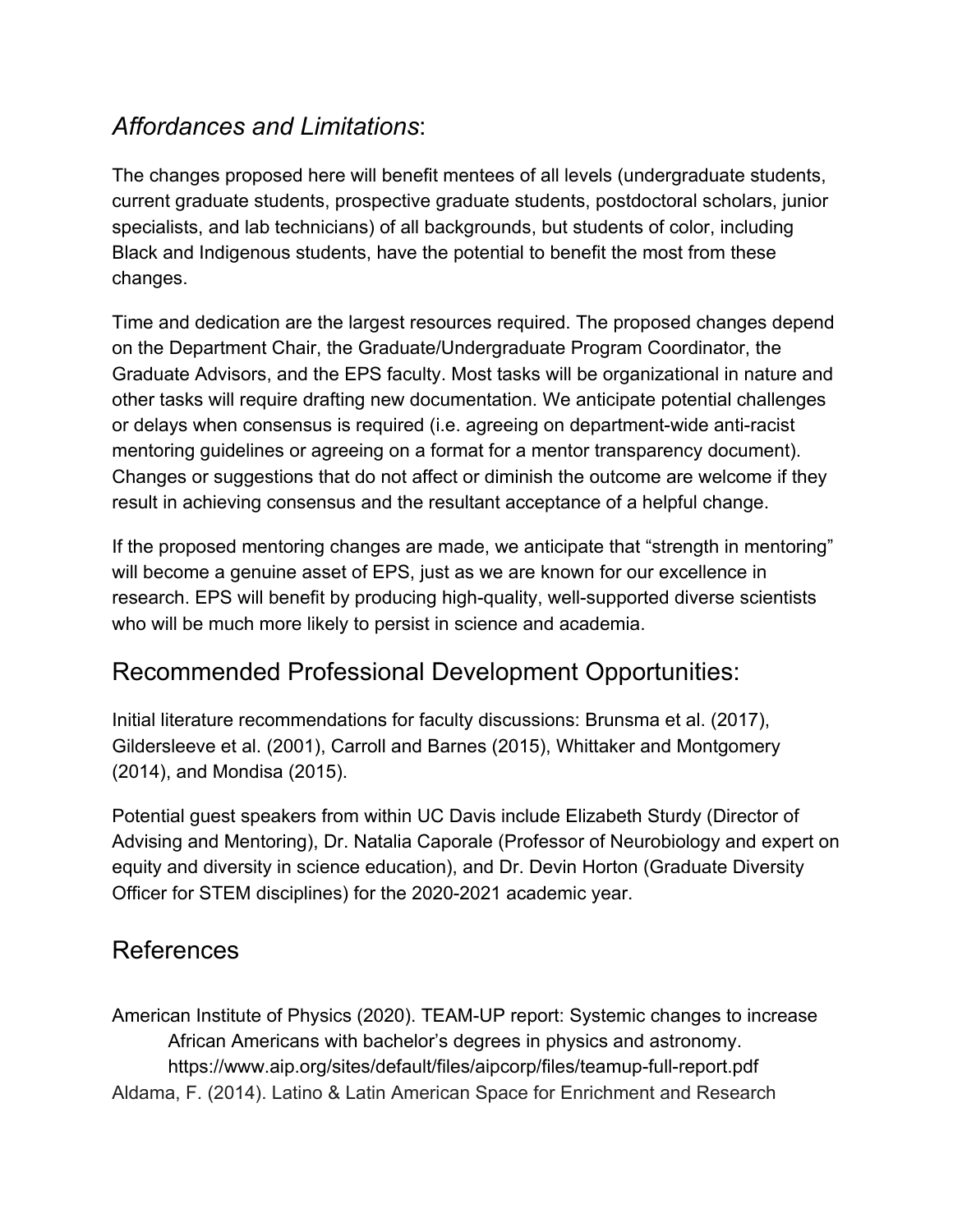(LASER) Mentoring Program.

- Blakeney, A. M. (2005). Antiracist pedagogy: Definition, theory, and professional development. *Journal of Curriculum and Pedagogy*, *2*(1), 119-132.
- Brown II, M. C., Davis, G. L., & McClendon, S. A. (1999). Mentoring graduate students of color: Myths, models, and modes. *Peabody Journal of Education*, *74*(2), 105-118.
- Brunsma, D. L., Embrick, D. G., & Shin, J. H. (2017). Graduate students of color: Race, racism, and mentoring in the white waters of academia. *Sociology of Race and Ethnicity*, *3*(1), 1-13.
- Carroll, M. A., & Barnes, E. F. (2015). Strategies for enhancing diverse mentoring relationships in STEM fields. *International Journal of Evidence Based Coaching and Mentoring*, *13*(1), 58.
- Chaudhary, B., & Berhe, A. A. (2020). Ten simple rules for building an anti-racist lab. *PLoS Computational Biology*, 16(10).
- Fairlie, R. W., Hoffmann, F., & Oreopoulos, P. (2014). A community college instructor like me: Race and ethnicity interactions in the classroom. *American Economic Review*, *104*(8), 2567-91.
- Garrison Tull, R. (2015). The mentor mirror: A reverse individual development plan for mentors.

[https://www.researchgate.net/profile/Renetta\\_Tull/publication/283517238\\_The\\_M](https://www.researchgate.net/profile/Renetta_Tull/publication/283517238_The_Mentor_Mirror/links/563d350908ae34e98c4ad938/The-Mentor-Mirror.pdf) [entor\\_Mirror/links/563d350908ae34e98c4ad938/The-Mentor-Mirror.pdf](https://www.researchgate.net/profile/Renetta_Tull/publication/283517238_The_Mentor_Mirror/links/563d350908ae34e98c4ad938/The-Mentor-Mirror.pdf)

- Gildersleeve, R. E., Croom, N. N., & Vasquez, P. L. (2011). "Am I going crazy?!": A critical race analysis of doctoral education. *Equity & Excellence in Education*, *44*(1), 93-114.
- Harper, S. R., & Davis III, C. H. (2012). They (Don't) Care about Education: A Counternarrative on Black Male Students' Responses to Inequitable Schooling. *Educational Foundations*, *26*, 103-120.
- Louie, V. & Wilson-Ahlstrom, A. (2018). *Moving It forward: The power of mentoring, and how universities can confront institutional barriers facing junior researchers of color.* New York, NY: William T. Grant Foundation.
- Mondisa, J. L. (2015, September). Increasing diversity in higher education by examining African-American STEM mentors' mentoring approaches. In *2015 International Conference on Interactive Collaborative Learning (ICL)* (pp. 321-326). IEEE.
- Montgomery, B. L. (2017). Mapping a mentoring roadmap and developing a supportive network for strategic career advancement. *Sage Open*, *7*(2), 2158244017710288.
- Negroni-Rodríguez, L. K., Dicks, B. A., & Morales, J. (2006). Cultural considerations in advising latino/a students. *Journal of Teaching in Social Work, 26*(1/2), 201-221.
- Patton, L. D. (2009). My sister's keeper: A qualitative examination of mentoring